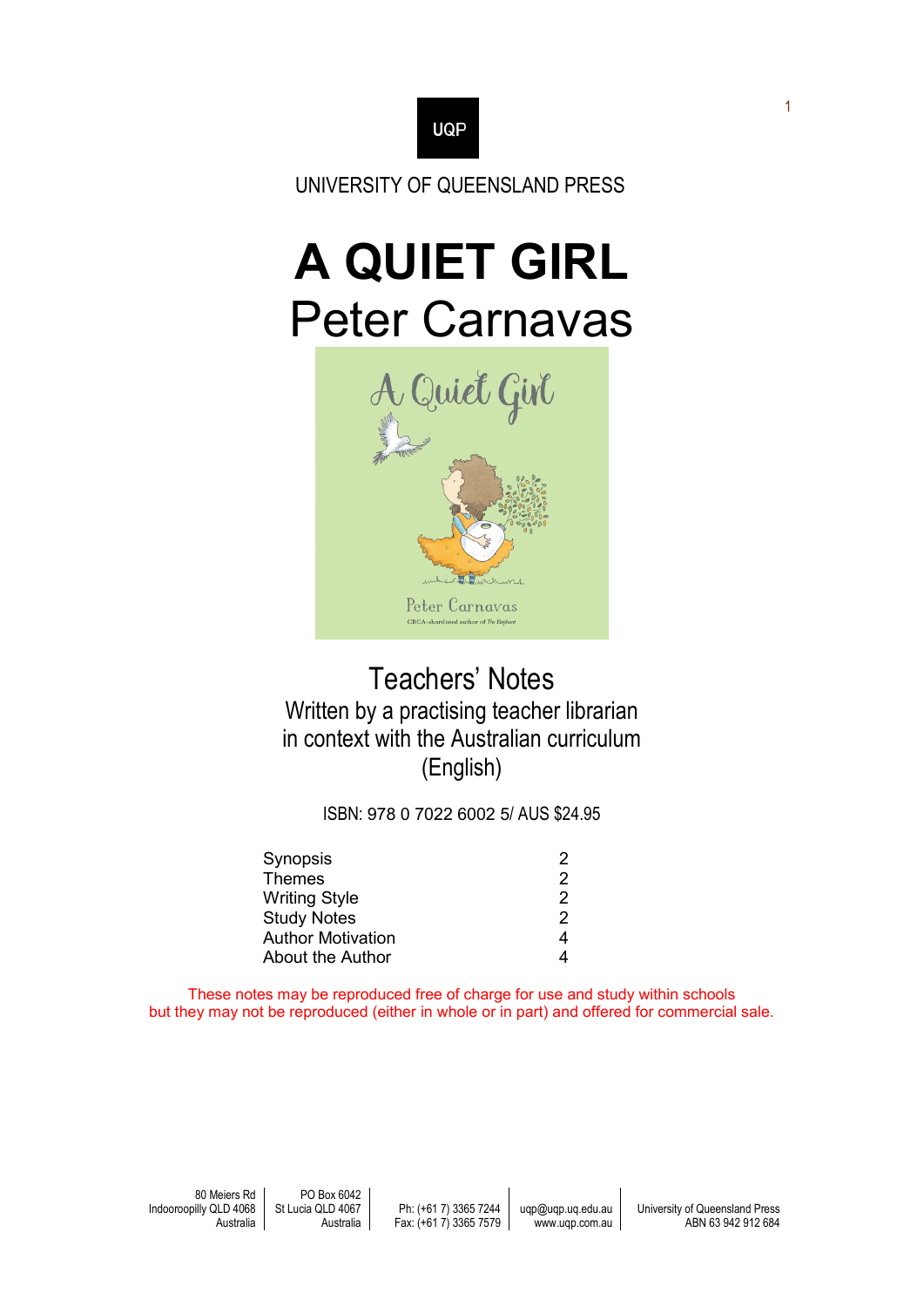# **UQP**

## UNIVERSITY OF QUEENSLAND PRESS

#### **SYNOPSIS**

Mary is a quiet girl who appreciates the small but beautiful things in life. Her family, however, is loud, and Mary often feels invisible. When Mary disappears to quietly relish the world around her, the family finally stops and listens for long enough to notice her absence. And in doing so, they learn to see and enjoy the beauty of the world around them.

#### **THEME**

- Appreciation
- Acceptance
- Nature
- Listening

### **WRITING STYLE**

*A Quiet Girl* is written in third person, past tense. Peter Carnavas has beautifully captured the world of Mary, in which she often feels overlooked. His spare use of language combined with evocative illustrations is perfectly nuanced, reflecting the text's powerful yet subtle message of appreciation and acceptance. *A Quiet Girl* would appeal to an early childhood audience, however it also has applications for middle readers.

#### **STUDY NOTES**

- Before reading, use the front cover and title to predict what the story may be about. What connotations are generally associated with being quiet? In what way is being quiet a strength?
- We are told on the first page opening that Mary 'thought quiet thoughts'. What are quiet thoughts? Discuss what thoughts Mary may be having on this page. Why is it important to have internal thoughts, rather than always sharing them with others?
- Why does Mary hear things that nobody else hears? What sorts of things does she hear? Go outside and spend time listening. Write a list of everything you hear. Use phrases and clauses to be more explicit with your ideas.
- What does it mean to be a good listener? Why is it important to be an effective and active listener?
- Mary has a voice, but often feels as though she is not heard. Have you ever felt like this? Write a reflection to share your thoughts.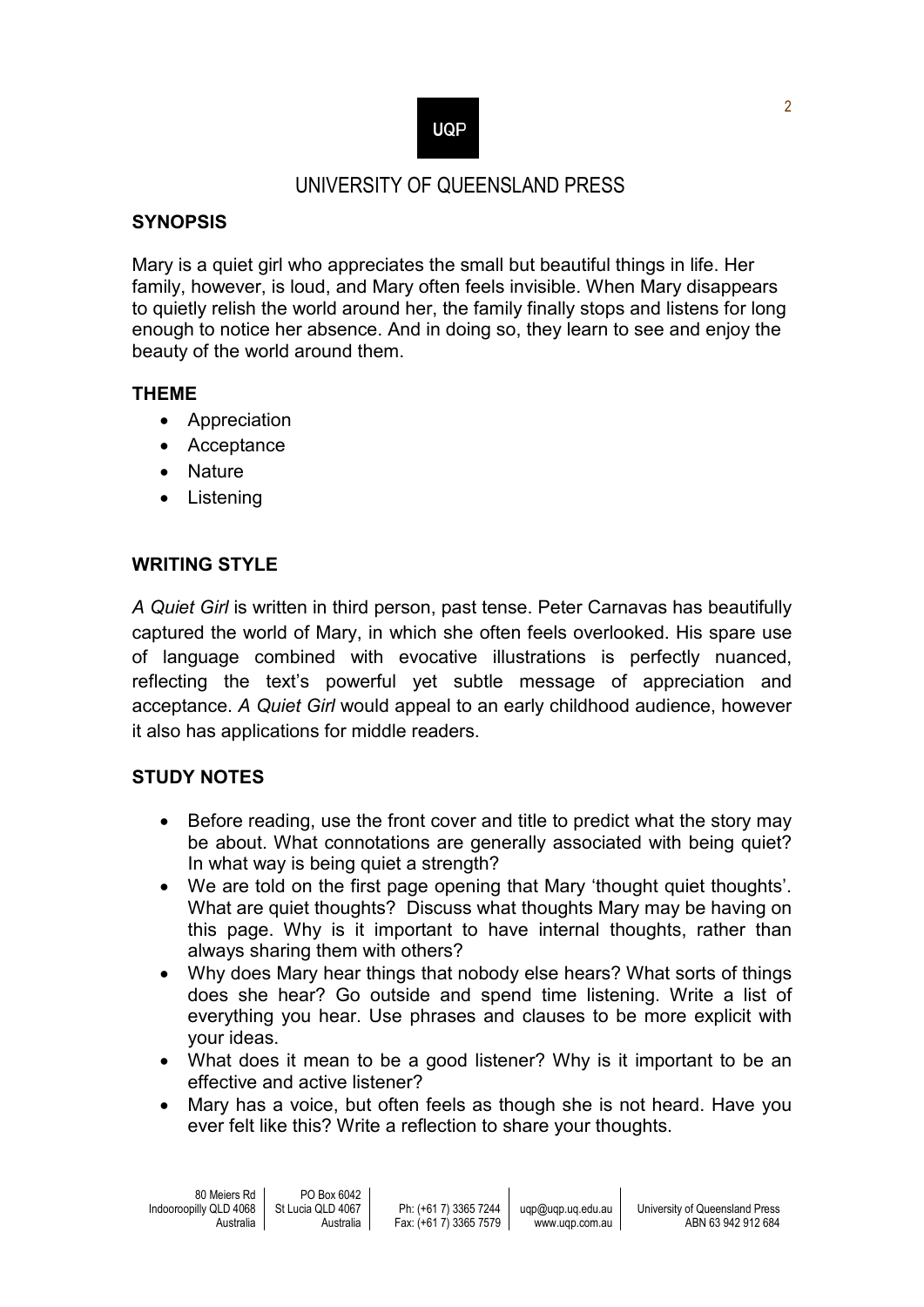## UNIVERSITY OF QUEENSLAND PRESS

- How are the illustrations of Mary's mother, brother and father, a metaphor for people who are not active listeners? How do the illustrations add meaning to the written text?
- Why do you think it is so difficult for Mary to be heard?
- Why does Mary decide 'to be quieter than she had ever been before'? Why does it take so long for her family to realise that she has disappeared?
- In the role of Mary, write a journal entry sharing all of the things you have enjoyed taking notice of throughout the text.
- Using an X Chart, brainstorm the things that Mary sees, smells, feels and hears throughout the text.
- In what ways is A Quiet Girl a book about appreciation and acceptance?
- What does Mary's family learn from her? What have you learnt from various members of your family?
- What role do the doves play in *A Quiet Girl*? What do they symbolise?
- Carefully examine the illustrations on the page that reads 'Soon she became so quiet she felt like she just wasn't there'. How do the illustrations reflect the way Mary is feeling?
- What does Mary's family learn from her? Mary is a quiet girl. What adjective would best describe you? Create a story that reflects your personality and the way in which your family engages with you.
- Using the last page opening, brainstorm all of the things the family would see, hear, smell and feel.
- What importance does the text place on appreciation of beauty and nature?
- How has Peter Carnavas used repetition to create a sense of calm?
- Why do some of the objects in the illustrations consist of a black outline devoid of colour?
- One of Mary's character strengths is her appreciation of beauty. What are your main character strengths? Consider asking students aged 10 and over to complete the Via Character Strengths Youth Survey
	- o Youth Survey [https://www.viacharacter.org/www/Character-](https://www.viacharacter.org/www/Character-Strengths-Survey)[Strengths-Survey](https://www.viacharacter.org/www/Character-Strengths-Survey)
	- o Information about character strengths <https://www.viacharacter.org/www/Character-Strengths>